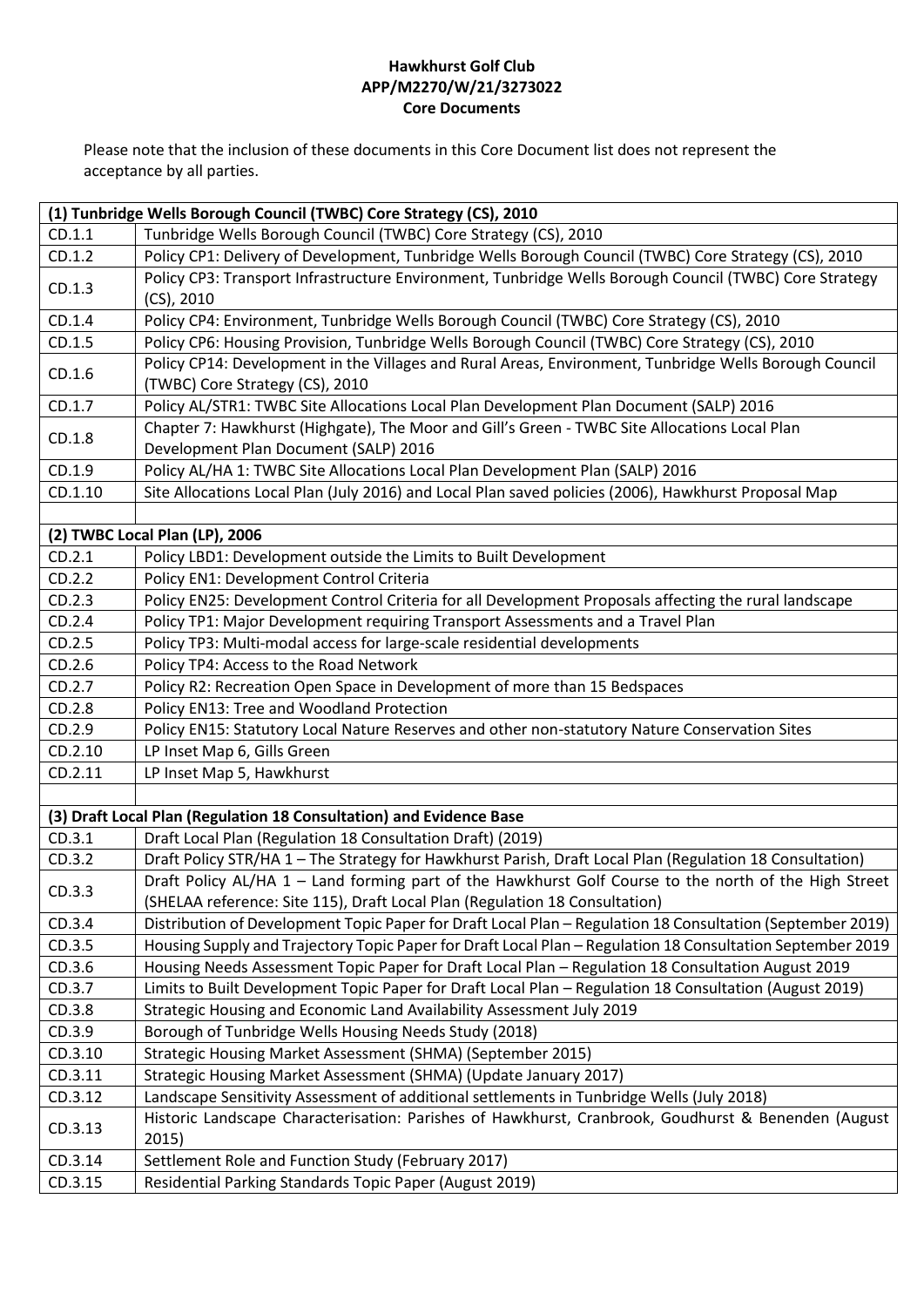| CD.3.16  | Tunbridge Wells Borough Council, Local Plan & Community Infrastructure Levy Stage 1 Viability Assessment<br>(August 2019) |
|----------|---------------------------------------------------------------------------------------------------------------------------|
| CD.3.17  | Tunbridge Wells Borough Development Plan, Transport Strategy 2015-2026 (July 2015)                                        |
| CD.3.18  | Tunbridge Wells Borough Local Plan, Sustainability Appraisal of the Draft Local Plan for Regulation 18                    |
|          | Consultation (September 2019)                                                                                             |
| CD.3.19  | Tunbridge Wells Borough Council, Infrastructure Delivery Plan, Draft (2019)                                               |
| CD. 3.20 | Iceni Review of Local Housing Needs for Draft Local Plan (December 2020)                                                  |
| CD. 3.21 | Tunbridge Wells Borough Council, Housing Delivery Test Action Plan 2018/2019 (October 2020)                               |
|          | Tunbridge Wells Borough Council, Brownfield and Urban Land Topic Paper for Pre-Submission Local Plan -                    |
| CD 3.22  | Regulation 19 Consultation (January 2021)                                                                                 |
| CD 3.23  | Tunbridge Wells Borough Council, Housing Supply and Trajectory Paper for Pre-Submission Local Plan                        |
|          | (February 2021)                                                                                                           |
| CD 3.24  | Tunbridge Wells Landscape Sensitivity Assessment (February 2017)                                                          |
|          |                                                                                                                           |
|          | (4) Pre-Submission Local Plan (PSLP) (Regulation 19 Consultation) and Evidence Base                                       |
| CD.4.1   | Pre-Submission Local Plan (Regulation 19 Consultation)                                                                    |
| CD.4.2   | Draft Policy STR/HA1 - The Strategy for Hawkhurst Parish, PSLP (Reg 19)                                                   |
| CD.4.3   | Draft Policy AL/HA3 - Former site of Springfield Nurseries, Cranbrook Road, Hawkhurst, PSLP (Reg 19)                      |
| CD.4.4   | SHELAA site extract for site 115 (includes a very small part of New Local Plan Allocation AL/HA 3), January               |
|          | 2021                                                                                                                      |
| CD.4.5   | SHELAA site extract for Local Plan Allocation AL/HA 3 (part SALP AL/HA 1) includes a very small part of Site              |
|          | 115, January 2021                                                                                                         |
| CD.4.6   | Housing Needs Assessment Topic Paper for PSLP (February 2021)                                                             |
| CD.4.7   | Tunbridge Wells Borough Council Annual Monitoring Report (AMR) 2019/20 (February 2021)                                    |
| CD.4.8   | Housing Delivery Test Action Plan 2018/19 (October 2020)                                                                  |
| CD.4.9   | Five Year Housing Land Supply Statement 2019/2020 (September 2020)                                                        |
|          | Tunbridge Wells Borough Council - Landscape and Visual Impact Assessment of Proposed Allocation Sites                     |
| CD.4.10  | within the High Weald AONB, main report                                                                                   |
|          | Chapter 6.7: Hawkhurst Sites (November 2020)                                                                              |
|          | Chapter 6:6: Cranbrook Sites (November 2020)                                                                              |
| CD.4.11  | Tunbridge Wells Borough Council, Local Plan Viability Assessment Stage 2 (February 2021)                                  |
| CD.4.12  | Tunbridge Wells Borough Council, Five-Year Housing Land Supply Statement 2020/2021 (July 2021)                            |
| CD.4.13  | Tunbridge Wells Borough Council, Local Development Scheme (February 2021)                                                 |
| CD.4.14  | Local Plan Transport Evidence Base: Transport Assessment Report Update for the PSLP (March 2021)                          |
| CD.4.15  | Development Strategy Topic Paper for PSLP (February 2021)                                                                 |
| CD.4.16  | TWBC, Settlement Role and Function Study for PSLP (February 2021)                                                         |
| CD.4.17  | Limits to Built Development Topic Paper for PSLP (February 2021)                                                          |
| CD.4.18  | Tunbridge Wells Borough Council 2020 Air Quality Annual Status Report (June 2020)                                         |
| CD.4.19  | Tunbridge Wells Borough Council 2021 Air Quality Annual Status report                                                     |
| CD.4.20  | Tunbridge Wells Borough Council Hawkhurst Tubes Jan to May 2021                                                           |
| CD.4.21  | Air Quality Consultants, Air Quality Modelling: Hawkhurst, Tunbridge Wells (June 2020), Ref J4114A/1/F2                   |
| CD.4.22  | Air Quality Consultants, Air Quality Modelling: Future Air Quality in Hawkhurst (June 2020), Ref J4114B/1/F1              |
| CD.4.23  | PSLP Inset Map 15, Hawkhurst                                                                                              |
| CD.4.24  | PSLP Inset Map 16, Gills Green                                                                                            |
|          |                                                                                                                           |
|          | (5) Supplementary Planning Documents                                                                                      |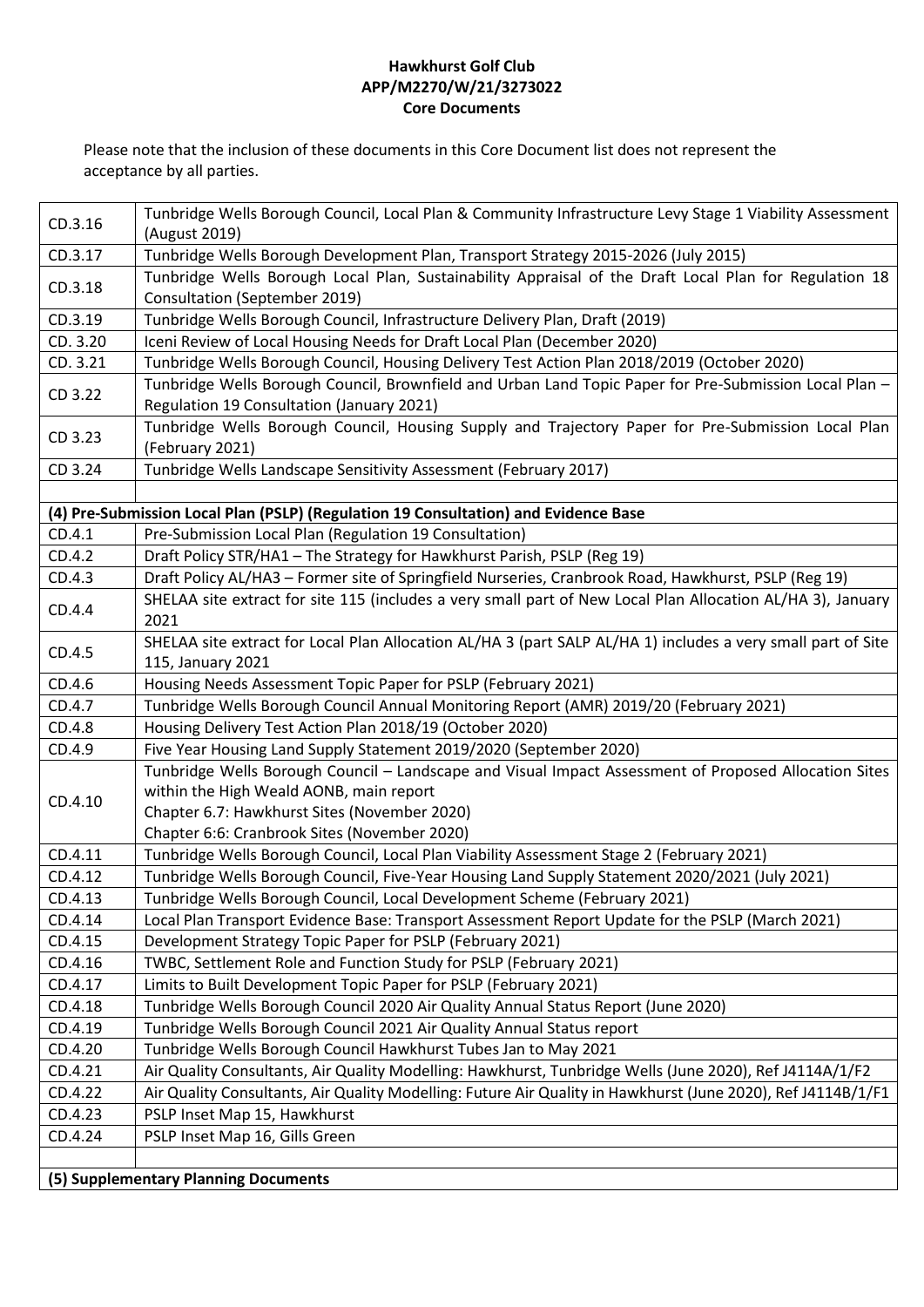| CD.5.1              | The Kent Design Guide SPD                                                                                             |
|---------------------|-----------------------------------------------------------------------------------------------------------------------|
| CD.5.2              | The Affordable Housing SPD (2007)                                                                                     |
| CD.5.3              | Renewable Energy SPD (2007 and January 2014 update) and 2019 Energy Policy Position Statement                         |
| CD.5.4              | Tunbridge Wells Borough Council, Landscape Sensitivity Assessment of Countryside around Tunbridge Wells               |
|                     | (February 2017)                                                                                                       |
| CD.5.5              | Tunbridge Wells Borough Landscape Character Assessment SPD (December 2017)                                            |
| CD.5.6              | Recreation and Open Space SPD (2006) (Costs updated for Financial Year 2013/2014)                                     |
| CD.5.7              | Hawkhurst: The Moor, Highgate, and All Saints church, Iddenden Green (Sawyers Green) Conservation Areas               |
|                     | Appraisal                                                                                                             |
| CD.5.8              | Noise and Vibration SPD (2014)                                                                                        |
| CD.5.9              | Tunbridge Wells Borough Council, Rural Lanes SPG (1998)                                                               |
| CD.5.10             | Landscape and Natural Conservation, Guidance Note: Parts 1-5 (August 2002)                                            |
| CD.5.11             | Tunbridge Wells Borough Council, Green Infrastructure SPD (August 2014)                                               |
|                     |                                                                                                                       |
| (6) Other Documents |                                                                                                                       |
| CD.6.1              | The High Weald AONB Management Plan 2019-2024                                                                         |
| CD.6.2              | High Weald AONB - Housing Design Guide (November 2019)                                                                |
| CD.6.3              | Legislation and Planning Policy in the High Weald AONB (February 2021)                                                |
| CD.6.4              | Hawkhurst Neighbourhood Plan 2016 - 2033 (modified April 2020)                                                        |
| CD.6.5              | Local Transport Plan 4 (LTP4): Delivering Growth without Gridlock 2016-2031                                           |
| CD.6.6              | Manual for Streets (2007)                                                                                             |
| CD.6.7              | Manual for Streets 2 (2010)                                                                                           |
| CD.6.8              | Chartered Institution of Highways and Transportation (CIHT), Providing for Journeys on Foot (2000)                    |
| CD.6.9              | KCC Highways Position Statement: Development in Hawkhurst (September 2017)                                            |
| CD.6.10             | Tunbridge Wells Borough Council, Pre-application Response (dated 5 <sup>th</sup> October 2018)                        |
| CD.6.11             | Guidelines for Landscape and Visual Impact, Third Edition (2013)                                                      |
| CD.6.12             | Natural England's National Character Area 122: High Weald (2013)                                                      |
| CD.6.13             | Landscape Assessment of Kent Landscape Character Area: Bodium, Lower Rother Valley (2004)                             |
| CD.6.14             | Natural England, Biodiversity Metric 3.0, User Guide (July 2021)                                                      |
| CD.6.15             | Natural England, The Biodiversity Metric 3.0, Technical Supplement (July 2021)                                        |
| CD.6.16             | Department for Transport's Trip End Model Presentation Program (TEMPro), guidance:                                    |
|                     | www.gov.uk/government/publications/tempro-downloads                                                                   |
| CD.6.17             | Air Quality Consultants, Performance of Defra's Emission Factor Toolkit 2013-2019 (February 2020)                     |
| CD.6.18             | Natural England, Biodiversity Metric 3.0 - Habitat Condition Assessment Sheets with Instruction (July 2021)           |
| CD.6.19             | Natural England, Summary of Changes from Biodiversity Metric 2.0 to Metric 3.0 (July 2021)                            |
| CD.6.20             | Natural England, Biodiversity Metric 3.0 - Short User Guide (July 2021)                                               |
| CD.6.21             | CIEEM, Biodiversity Net Gain: Good Practice Principles for Development (2016)                                         |
| CD.6.22             | CIEEM, Biodiversity Net Gain: Good Practice Principles for Development, A Practical Guide (2019)                      |
| CD.6.23             | Bat Conservation Trust, Bat Surveys for Professional Ecologists, Good Practice Guidelines: 3rd edition (2016)         |
| CD.6.24             | ACV - Decision Notice (31 August 2021)                                                                                |
|                     |                                                                                                                       |
|                     | (7) Planning Application Documents - not including superseded plans/documents, please refer to appendix 1 of the SoCG |
|                     | for a full list of application plans and documents                                                                    |
| CD.7.1              | Application Form (October 2019 amendment)                                                                             |
| CD.7.2              | Site Location Plan - Drawing 17.091_01 Rev B                                                                          |
| CD.7.3              | Parameter Plan: 01 Land Use - Drawing Rev H                                                                           |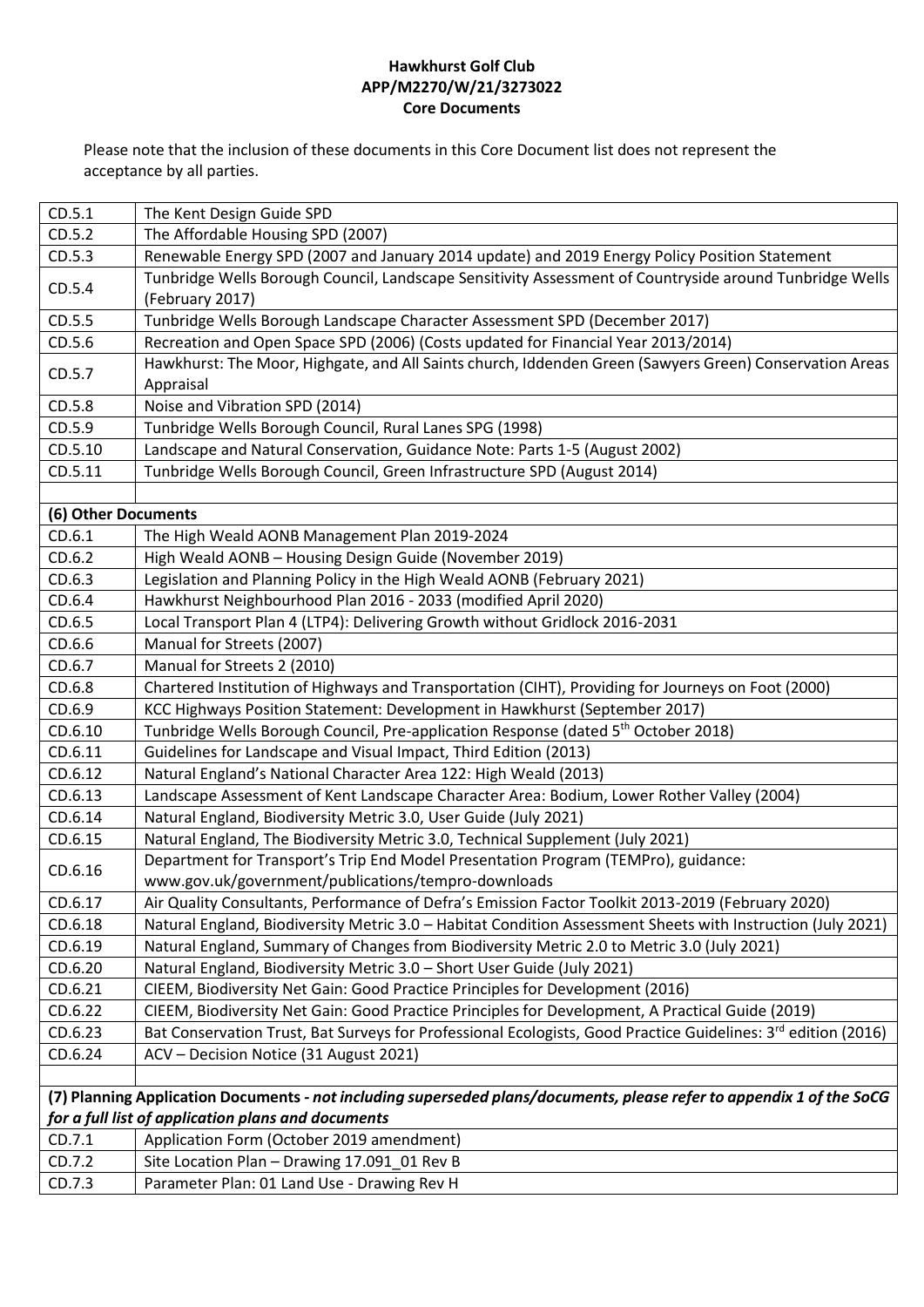| CD.7.4<br>Parameter Plan: 02 Access - Drawing Rev H<br>Parameter Plan: 03 Landscape Strategy - Drawing Rev K<br>CD.7.5<br>CD.7.6<br>Proposed Masterplan - Drawing R18<br>CD.7.7<br>Illustrative Landscape Masterplan - Drawing 0139-LO18 v5<br>Design & Access Statement<br>CD.7.8<br>CD.7.9<br>Planning Statement (ref: JB/EAH/12935)<br>CD.7.10<br>Statement of Community Involvement (SCI)<br>CD.7.11<br>Flood Risk Assessment (ref: CS/12865) |
|---------------------------------------------------------------------------------------------------------------------------------------------------------------------------------------------------------------------------------------------------------------------------------------------------------------------------------------------------------------------------------------------------------------------------------------------------|
|                                                                                                                                                                                                                                                                                                                                                                                                                                                   |
|                                                                                                                                                                                                                                                                                                                                                                                                                                                   |
|                                                                                                                                                                                                                                                                                                                                                                                                                                                   |
|                                                                                                                                                                                                                                                                                                                                                                                                                                                   |
|                                                                                                                                                                                                                                                                                                                                                                                                                                                   |
|                                                                                                                                                                                                                                                                                                                                                                                                                                                   |
|                                                                                                                                                                                                                                                                                                                                                                                                                                                   |
|                                                                                                                                                                                                                                                                                                                                                                                                                                                   |
| Financial Viability Assessment (ref: AGH/DI/13332) (July 2019)<br>CD.7.12                                                                                                                                                                                                                                                                                                                                                                         |
| CD.7.13<br>Financial Viability Assessment - Non-Technical Summary (ref: AGH/DI/13332) (July 2019)                                                                                                                                                                                                                                                                                                                                                 |
| Dixon Searle Partnership, Review of Applicant Submitted Viability Position (November 2019)<br>CD.7.14                                                                                                                                                                                                                                                                                                                                             |
| Financial Viability Assessment - Update (ref: AGH/DI/13332) (June 2020)<br>CD.7.15                                                                                                                                                                                                                                                                                                                                                                |
| CD.7.16<br>Phase 1 Contaminated Land Desktop Report                                                                                                                                                                                                                                                                                                                                                                                               |
| CD.7.17<br>Arboricultural Impact Assessment                                                                                                                                                                                                                                                                                                                                                                                                       |
| Inspection of Trees (ref: J55.03)<br>CD.7.18                                                                                                                                                                                                                                                                                                                                                                                                      |
| CD.7.19<br><b>Biodiversity Metric Report</b>                                                                                                                                                                                                                                                                                                                                                                                                      |
| CD.7.20<br>Environmental Statement - NTS (June 2019)                                                                                                                                                                                                                                                                                                                                                                                              |
| CD.7.21<br><b>Environmental Statement</b>                                                                                                                                                                                                                                                                                                                                                                                                         |
| CD.7.22<br>Environmental Statement, Appendix 1 to 6                                                                                                                                                                                                                                                                                                                                                                                               |
| CD.7.23<br>Environmental Statement, Appendix 7, 9 & 10                                                                                                                                                                                                                                                                                                                                                                                            |
| CD.7.24<br>Environmental Statement, Appendix 11 & 12                                                                                                                                                                                                                                                                                                                                                                                              |
| Environmental Statement: Revised NTS (May 2020)<br>CD.7.25                                                                                                                                                                                                                                                                                                                                                                                        |
| CD.7.26<br>Environmental Statement Addendum (May 2020)                                                                                                                                                                                                                                                                                                                                                                                            |
| CD.7.27<br>Environmental Statement: Revised NTS (September 2020)                                                                                                                                                                                                                                                                                                                                                                                  |
| Environmental Statement - Chapter 5 Air Quality (September 2020)<br>CD.7.28                                                                                                                                                                                                                                                                                                                                                                       |
| RPS Response to TWBC Comments dated 25 <sup>th</sup> March 2020<br>CD.7.29                                                                                                                                                                                                                                                                                                                                                                        |
| DHA Covering Letter dated 19 May 2020<br>CD.7.30                                                                                                                                                                                                                                                                                                                                                                                                  |
| DHA Email Correspondence dated 11 September 2020<br>CD.7.31                                                                                                                                                                                                                                                                                                                                                                                       |
|                                                                                                                                                                                                                                                                                                                                                                                                                                                   |
| (8) Landscape Documents which formed part of the Application                                                                                                                                                                                                                                                                                                                                                                                      |
| ES, Chapter 12: Landscape and Visual Impact Addendum (May 2020)<br>CD.8.1                                                                                                                                                                                                                                                                                                                                                                         |
| CD.8.2<br>ES, Appendix 12.3: Methodology for Landscape and Visual Impact Assessment                                                                                                                                                                                                                                                                                                                                                               |
| CD.8.3<br>ES, Appendix 12.4: Pre-application Document                                                                                                                                                                                                                                                                                                                                                                                             |
| CD.8.4<br>ES, Appendix 12.7: Landscape Features - Character Effects Tables                                                                                                                                                                                                                                                                                                                                                                        |
| CD.8.5<br>ES, Appendix 12.8: Visual Effects Tables                                                                                                                                                                                                                                                                                                                                                                                                |
| CD.8.6<br>ES, Appendix 12.9: Cumulative Landscape Features - Character Effects Tables                                                                                                                                                                                                                                                                                                                                                             |
| CD.8.7<br>ES, Appendix 12.10: Cumulative Visual Effects Table                                                                                                                                                                                                                                                                                                                                                                                     |
| CD.8.8<br>ES, Appendix 12.11: England's Light Pollution and Dark Skies                                                                                                                                                                                                                                                                                                                                                                            |
| CD.8.9<br>ETLA Response to TWBC Comments (April 2020)                                                                                                                                                                                                                                                                                                                                                                                             |
| CD.8.10<br>Illustrative Landscape Masterplan - Drawing 0139-LO18 v5                                                                                                                                                                                                                                                                                                                                                                               |
|                                                                                                                                                                                                                                                                                                                                                                                                                                                   |
| (9) Transport Documents which formed part of the Application                                                                                                                                                                                                                                                                                                                                                                                      |
| ES, Chapter 4: Traffic and Transport (May 2020)<br>CD.9.1                                                                                                                                                                                                                                                                                                                                                                                         |
| CD.9.2<br>ES, Appendix 4.1: Transport Assessment (June 2019)                                                                                                                                                                                                                                                                                                                                                                                      |
| CD.9.3<br>ES, Appendix 4.1: Transport Technical Note and Appendices (April 2020)                                                                                                                                                                                                                                                                                                                                                                  |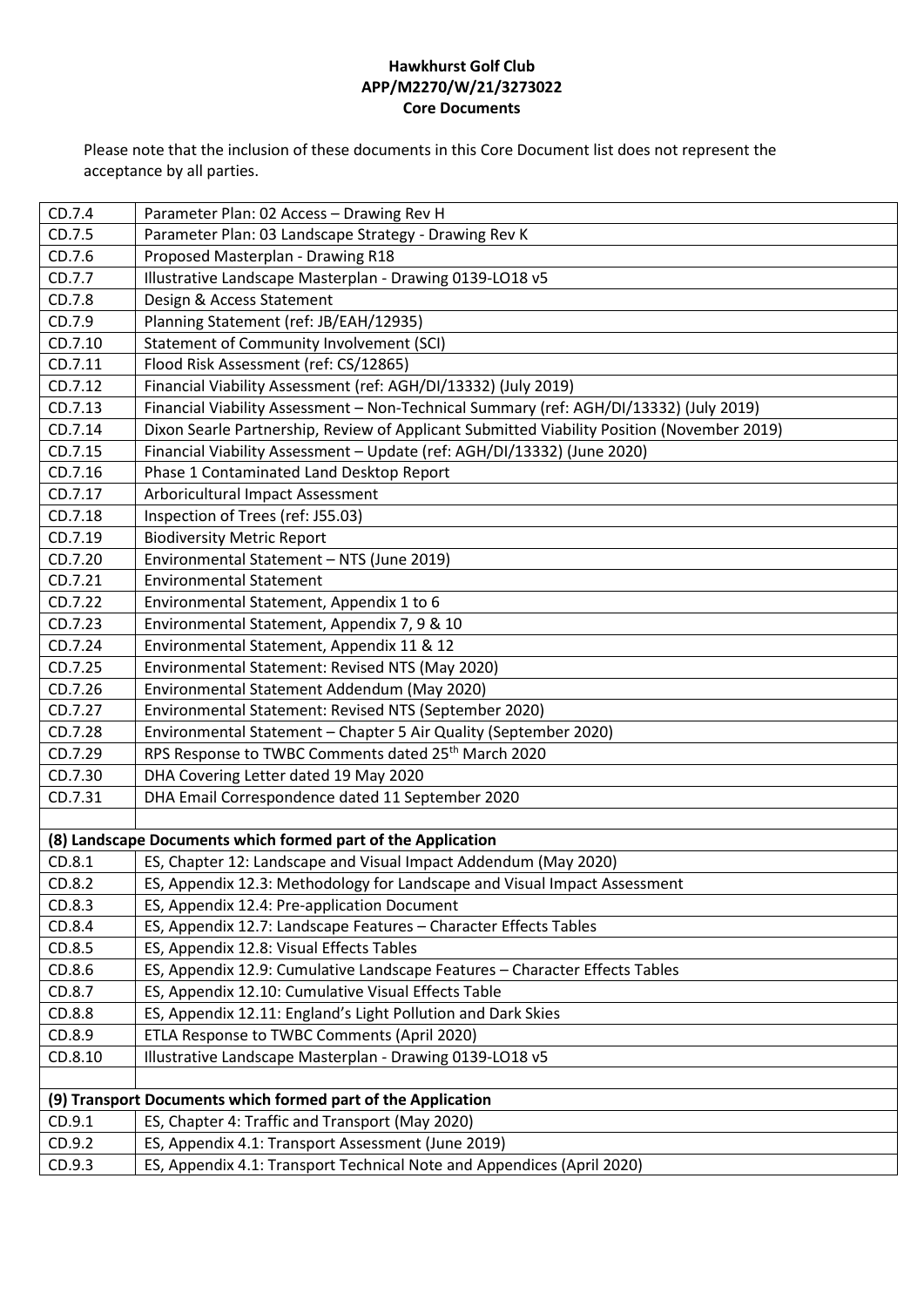| CD.9.4  | ES, Appendix 4.2: Interim Travel Plan (June 2019)                                               |
|---------|-------------------------------------------------------------------------------------------------|
| CD.9.5  | Road Safety Audit, Stage 1 and Appendices (August 2019)                                         |
| CD.9.6  | Designer's Response to Road Safety Audit, Stage 1 (dated 23rd August 2019)                      |
| CD.9.7  | Response to Designer's Response (dated 24 <sup>th</sup> September 2019)                         |
| CD.9.8  | Transport Technical note and Appendices (December 2019)                                         |
| CD.9.9  | Road Safety Audit, Stage 1 and Appendices (dated 9 <sup>th</sup> January 2020)                  |
| CD.9.10 | Designer's Response to Road Safety Audit, Stage 1 (dated 19 <sup>th</sup> March 2020)           |
| CD.9.11 | Walking, Cycling and Horse-Riding assessment Review for Flimwell Crossroads (May 2021)          |
| CD.9.12 | KCC Highways and Transportation, Comments (dated 9th February 2021)                             |
| CD.9.13 | Highways England Response (dated 12th July 2021)                                                |
| CD.9.14 | Scheme Plan - Drawing 12865-H-10-P3                                                             |
| CD.9.15 | Proposed Relief Road Design - Drawing 12865-H-11 P3                                             |
| CD.9.16 | Relief Road Longitudinal Sections - Drawing 12865-H-12 P3                                       |
| CD.9.17 | Proposed Roundabout A268/Site Access Road Design - Drawing 12865-H-13 P4                        |
| CD.9.18 | Proposed Cranbrook Road Junction - Drawing 12865-H-14 P5                                        |
| CD.9.19 | Other Proposed Junctions (Indicative) - Drawing 12865-H-15 P3                                   |
| CD.9.20 | Flimwell Junction Improvements Design - Drawing 12865-H-16-P8                                   |
| CD.9.21 | Flimwell Junction Articulated Lorry Tracking - Drawing 12865-T-06 P3                            |
| CD.9.22 | Flimwell Junction Rigid Truck Tracking - Drawing 12865-T-07 P3                                  |
| CD.9.23 | Flimwell Junction 11.4m Refuse Vehicle Tracking - Drawing 12865-T-08 P3                         |
| CD.9.24 | Flimwell Junction Estate Car Tracking - Drawing 12865-T-09 P3                                   |
| CD.9.25 | Hawkhurst Crossroads Articulated Lorry Tracking - Drawing 12865-T-10 P2                         |
| CD.9.26 | Hawkhurst Crossroads Rigid Truck Tracking - Drawing 12865-T-11 P2                               |
| CD.9.27 | Hawkhurst Crossroads 11.4m Refuse Vehicle Tracking - Drawing 12865-T-12 P2                      |
| CD.9.28 | Hawkhurst Crossroads Estate Car Tracking - Drawing 12865-T-13 P2                                |
| CD.9.29 | Roundabout Articulated Lorry Tracking - Drawing 12865-T-14 P3                                   |
| CD.9.30 | Roundabout Rigid Truck Tracking - Drawing 12865-T-15 P2                                         |
| CD.9.31 | Roundabout 11.4m Refuse Vehicle Tracking - Drawing 12865-T-16 P3                                |
| CD.9.32 | Roundabout Estate Car Tracking - Drawing 12865-T-17 P3                                          |
| CD.9.33 | Northern Access 11.4m Refuse Vehicle Tracking - Drawing 12865-T-18 P3                           |
| CD.9.34 | Northern Access Estate Car Tracking - Drawing 12865-T-19 P3                                     |
| CD.9.35 | Cranbrook Road 11.4m Refuse Vehicle Tracking - 12865-T-20 P3                                    |
| CD.9.36 | Cranbrook Road Estate Car Tracking - Drawing 12865-T-21 P3                                      |
| CD.9.37 | Springfield 11.4m Refuse Vehicle Tracking - Drawing 12865-T-22 P2                               |
| CD.9.38 | Springfield Estate Car Tracking - Drawing12865-T-23 P2                                          |
| CD.9.39 | Vehicle Swept Path Analysis Cranbrook Road Access - Rigid Truck - Drawing 12865-T-25 -P2        |
| CD.9.40 | Vehicle Swept Path Analysis Cranbrook Road Turning Head - 11.4m Refuse - Drawing 12865-T-26 -P1 |
|         |                                                                                                 |
|         | (10) Biodiversity Documents which formed part of the Application                                |
| CD.10.1 | ES, Chapter 10: Ecology (May 2020)                                                              |
| CD.10.2 | ES, Appendix 10.1: Phase 1 Habitat Survey                                                       |
| CD.10.3 | ES, Appendix 10.2: Hazel Dormice Report                                                         |
| CD.10.4 | ES, Appendix 10.3: Bat Survey Report                                                            |
| CD.10.5 | ES, Appendix 10.4: Badger Report                                                                |
| CD.10.6 | ES, Appendix 10.5: Reptile Survey Report                                                        |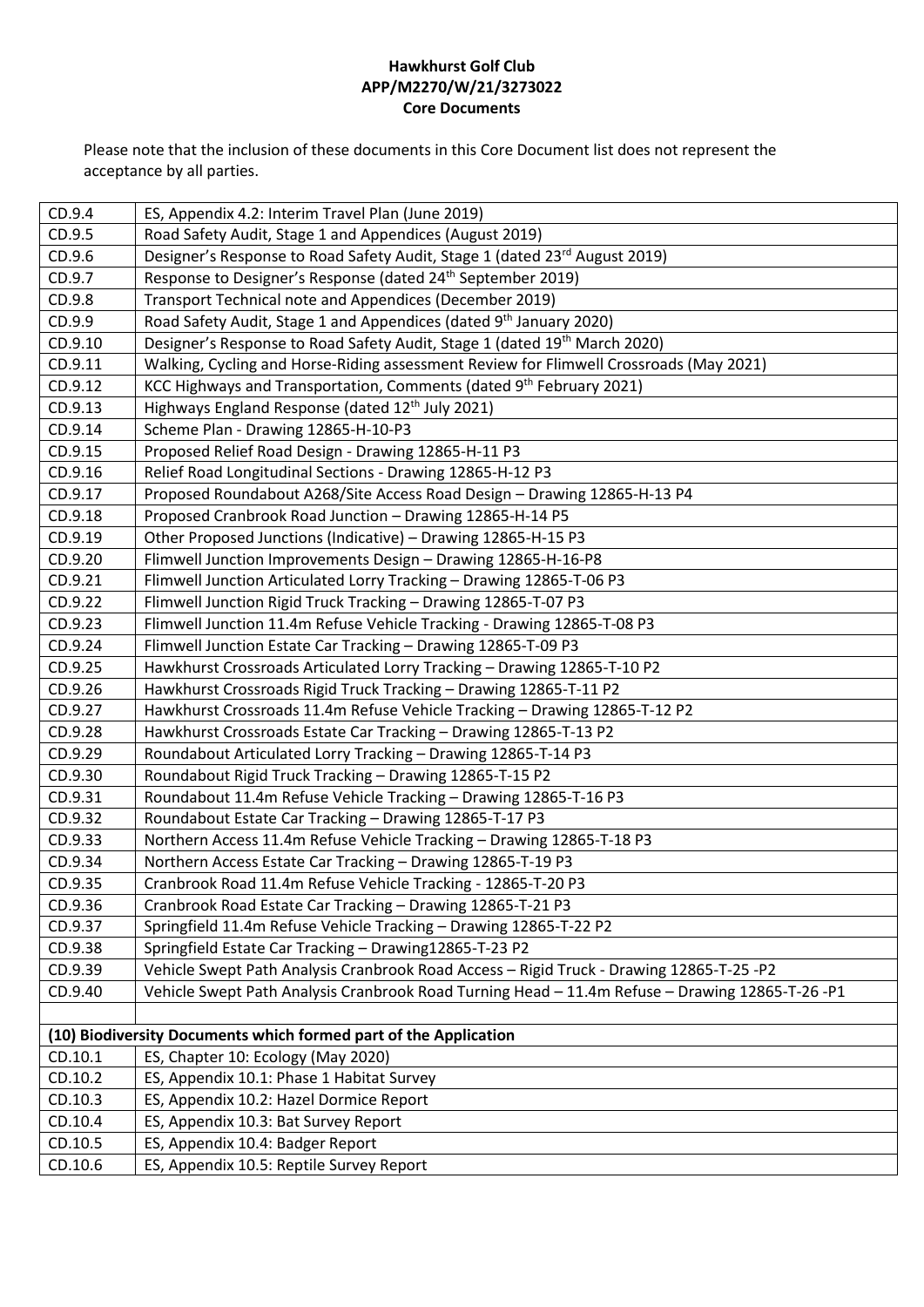| CD.10.7                                                                                                | ES, Appendix 10.6: Amphibian Assemblage Survey Report                                                               |
|--------------------------------------------------------------------------------------------------------|---------------------------------------------------------------------------------------------------------------------|
| CD.10.8                                                                                                | ES, Appendix 10.7: Aquatic Report                                                                                   |
| CD.10.9                                                                                                | ES, Appendix 10.8: Breeding Birds                                                                                   |
|                                                                                                        |                                                                                                                     |
|                                                                                                        | (11) Documents that did not form part of the Original Application                                                   |
| CD.11.1                                                                                                | Site Location Plan - 17.091_01-Rev C                                                                                |
| CD.11.2                                                                                                | Proposed Masterplan R19                                                                                             |
| CD.11.3                                                                                                | Parameter Plan: 01 Land Use                                                                                         |
| CD.11.4                                                                                                | Parameter Plan: 02 Access                                                                                           |
| CD.11.5                                                                                                | Parameter Plan: 03_Landscape Strategy                                                                               |
| CD.11.6                                                                                                | L018 - Illustrative Landscape Masterplan (drawing no. 0139-L018)                                                    |
|                                                                                                        |                                                                                                                     |
|                                                                                                        | (12) LPA Comments & Correspondence relating to the Application                                                      |
| CD.12.1                                                                                                | Minutes of meeting between Appellant and Tunbridge Wells Borough Council (dated 12 <sup>th</sup> December 2018)     |
| CD.12.3                                                                                                | Tunbridge Wells Borough Council, Landscape Officer Comments on LVIA (December 2019)                                 |
| CD.12.4                                                                                                | Tunbridge Wells Borough Council, Landscape Officer Comments on LVIA Addendum (December 2020)                        |
| CD.12.5                                                                                                | Vicki Hubert, KCC Highways - Comments for Planning Application 19/02025/HYBRID (9th February 2021)                  |
| CD.12.6                                                                                                | Stuart Maxwell, Environmental Health - Comments for Planning Application 19/02025/HYBRID (January                   |
|                                                                                                        | 2020)                                                                                                               |
| CD.12.7                                                                                                | Mark Stephenson, Conservation officer - Comments for Planning Application 19/02025/HYBRID (21 <sup>st</sup> January |
|                                                                                                        | 2020)                                                                                                               |
|                                                                                                        |                                                                                                                     |
|                                                                                                        | (13) Statement of Common Ground                                                                                     |
| CD.13.1                                                                                                | Agreed Statement of Common Ground dated July 2021                                                                   |
| CD.13.2                                                                                                | Agreed Statement of Common Ground Appendix 1: Application Documents                                                 |
| CD.13.3                                                                                                | Biodiversity Statement of Common Ground (dated 30 July 2021)                                                        |
| CD.13.4                                                                                                | Highways Statement of Common Ground (July 2021)                                                                     |
| CD.13.5                                                                                                | Heritage Statement of Common Ground (July 2021)                                                                     |
| CD.13.6                                                                                                | Housing Land Supply Statement of Common Ground (July 2021)                                                          |
|                                                                                                        | (14) Appellant's Statement of Case                                                                                  |
| CD.14.1                                                                                                | Appellant's Statement dated April 2021                                                                              |
| CD.14.2                                                                                                | Appellant's Statement Appendix 1: Policy AL/HA 1 of the Reg 18 Local Plan                                           |
| CD.14.3                                                                                                | Appellant's Statement Appendix 2: Application Documents                                                             |
| CD.14.4                                                                                                | Appellant's Statement Appendix 3: Former Springfield Nurseries Appeal Decision                                      |
|                                                                                                        |                                                                                                                     |
|                                                                                                        | (15) LPA Statement of Case                                                                                          |
| CD.15.1                                                                                                | <b>LPA Statement of Case</b>                                                                                        |
|                                                                                                        |                                                                                                                     |
| (16) Rule 6 Party (Hawkhurst Parish Council & Campaign to Protect Hawkhurst Village) Statement of Case |                                                                                                                     |
| CD.16.1                                                                                                | Rule 6 Party Statement of Case                                                                                      |
|                                                                                                        |                                                                                                                     |
| (17) Decision Notice                                                                                   |                                                                                                                     |
| CD.17.1                                                                                                | LPA Decision Notice dated 19 April 2021                                                                             |
| CD.17.2                                                                                                | <b>LPA Delegated Report</b>                                                                                         |
|                                                                                                        |                                                                                                                     |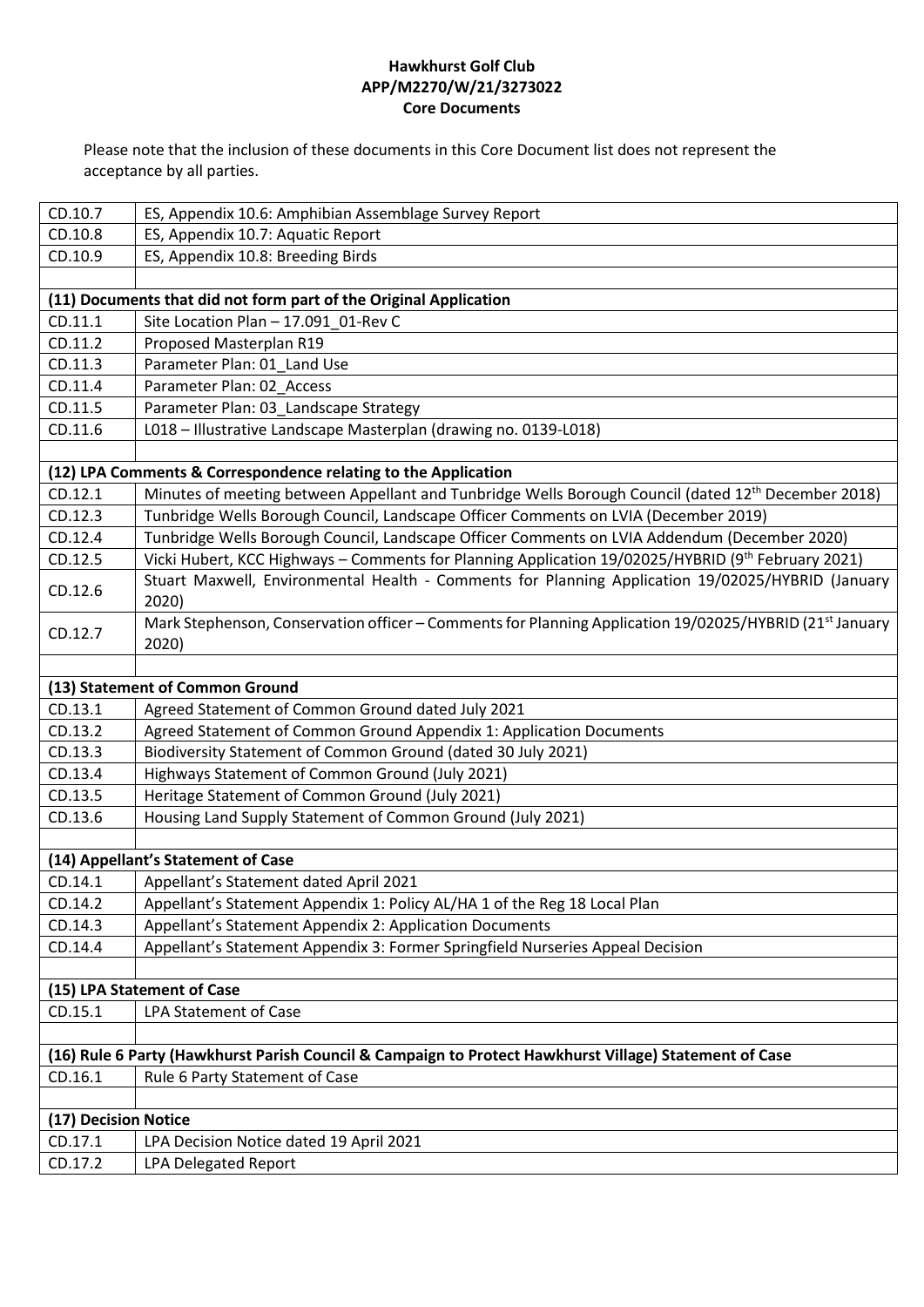| CD.17.3  | LPA Delegated Report Appendix A, TWBC Landscape and Biodiversity Officer Comments                                                                                                                                         |
|----------|---------------------------------------------------------------------------------------------------------------------------------------------------------------------------------------------------------------------------|
|          |                                                                                                                                                                                                                           |
|          | (18) Planning Application/Appeal Decisions                                                                                                                                                                                |
| CD.18.1  | Appeal Reference APP/M2270/A/14/2228680 - Highgate Hill, Hawkhurst - Appeal Decision                                                                                                                                      |
|          | The Appellant would request that this appeal decision be included as it relates to a major residential                                                                                                                    |
|          | development within the AONB and authority boundary of TWBC. Paragraphs 14-74 are of relevance - please                                                                                                                    |
|          | refer to the Appellant's evidence for more information.                                                                                                                                                                   |
|          | Appeal Reference APP/M2270/W/20/3247397 - Land to the west of Heartenoak Road - Appeal Decision                                                                                                                           |
| CD.18.2  | The Appellant would request that this appeal decision be included as it relates to a major development within<br>the AONB on the outskirts of Hawkhurst. The Appellant considers that there are a number of differences   |
|          | between this scheme and the proposed development at Hawkhurst Golf Club. The Appellant considers the full                                                                                                                 |
|          | decision notice to be of relevance and have provided further information on this as part of their evidence.                                                                                                               |
|          | Appeal Reference APP/B1930/W/20/3265925 - Roundhouse Farm, Land off Bullens Green Lane, Colney                                                                                                                            |
|          | Heath - Appeal Decision                                                                                                                                                                                                   |
|          | The Appellant would request that this appeal decision be included as it relates to the development of                                                                                                                     |
| CD.18.3  | agricultural land on the edge of a large village within the Green Belt which was allowed on the basis of a lack                                                                                                           |
|          | of housing land supply. It is of particular interest in relation to the weight attached to various matters as part                                                                                                        |
|          | of the planning balance. Paragraphs 2-79 are of relevance – please refer to the Appellant's evidence for more                                                                                                             |
|          | information.                                                                                                                                                                                                              |
|          | Appeal Reference APP/Q3115/W/20/3265861 - Little Sparrows, Sonning Common - Appeal Decision                                                                                                                               |
|          | The Appellant would request that this appeal decision be included as it relates to development within the                                                                                                                 |
| CD.18.4  | AONB which was allowed on the basis of a lack of housing land supply. The Inspector concluded that the tilted                                                                                                             |
|          | balance applied, and the benefits of the proposals would significantly outweigh any adverse effects.                                                                                                                      |
|          | Paragraphs 17-139 are of relevance - please refer to the Appellant's evidence for more information.                                                                                                                       |
| CD.18.5  | Application Reference 20/02788/FULL - Land to East of Highgate Hill - Decision Notice                                                                                                                                     |
|          | The Appellant would request that this decision notice be included as it relates to a draft allocated site on the<br>edge of Hawkhurst which was refused planning consent in May 2021 on highways grounds. Please refer to |
|          | the Appellant's evidence for more information.                                                                                                                                                                            |
| CD.18.6  | Application Reference 20/02788/FULL - Land to East of Highgate Hill - Committee Report                                                                                                                                    |
|          | The Appellant would request that this decision notice be included as it relates to a draft allocated site on the                                                                                                          |
|          | edge of Hawkhurst which was refused planning consent in May 2021 on highways grounds. The paragraphs                                                                                                                      |
|          | of particular relevance of 26-45 - please refer to the Appellant's evidence for more information.                                                                                                                         |
|          | Application Reference 20/02788/FULL - Land to East of Highgate Hill - KCC Highways & Transportation                                                                                                                       |
| CD.18.7  | comments (dated 30 <sup>th</sup> March 2021)                                                                                                                                                                              |
|          | The Appellant would request that this is included as it relates to a draft allocated site on the edge of                                                                                                                  |
|          | Hawkhurst whereby KCC Highways objected to a scheme on the basis that mitigation would be required at                                                                                                                     |
|          | the Hawkhurst crossroads. Please refer to the Appellant's evidence for more information.                                                                                                                                  |
| CD.18.8  | Appeal Reference APP/M2270/W/20/3245562 - Former site of Springfield Nurseries - Appeal Decision                                                                                                                          |
|          | The Appellant would request that this appeal decision be included as it includes part of the Hawkhurst Golf                                                                                                               |
|          | Club site. The Appellant's consider the full decision notice to be of relevance and have provided further                                                                                                                 |
|          | information on this as part of their evidence.                                                                                                                                                                            |
|          | Appeal Reference APP/U1105/A/13/2208393 - Land at Pinn Court Farm - Appeal Decision                                                                                                                                       |
| CD.18.9  | The Appellant would request that this appeal decision is included as this considers the NPPF severity test                                                                                                                |
|          | (paragraph 111, formerly 109). Paragraphs 17, 34-52 are of particular relevance – please reference to the                                                                                                                 |
|          | Appellant's evidence for more information.                                                                                                                                                                                |
| CD.18.10 | Appeal Reference APP/M2325/A/14/2217060 - Land at Blackfield Farm - Appeal Decision                                                                                                                                       |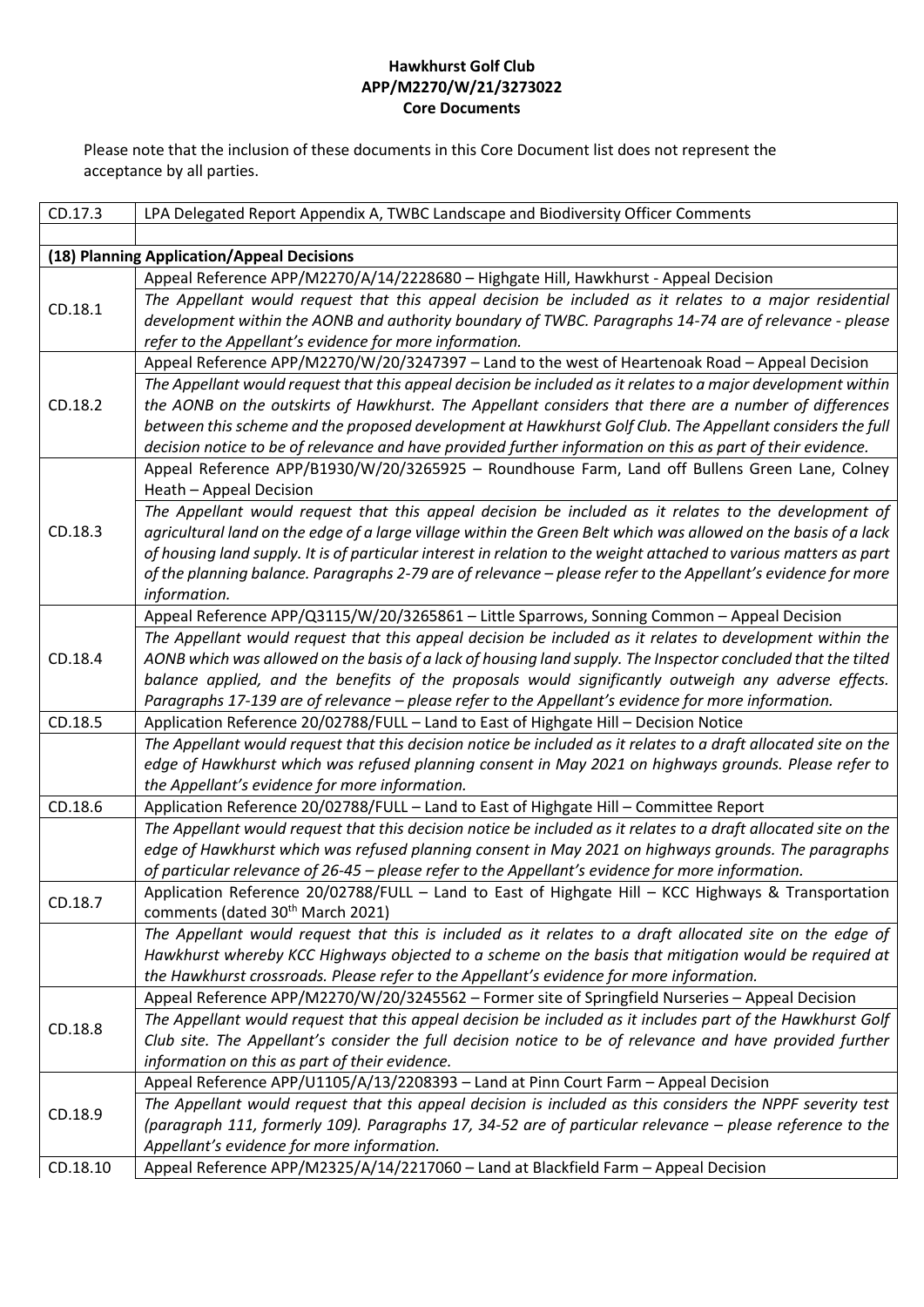|          | The Appellant would request that this appeal decision is included as this considers the NPPF severity test          |
|----------|---------------------------------------------------------------------------------------------------------------------|
|          | (paragraph 111, formerly 109). Paragraphs 10, 30-40 are of particular relevance - please reference to the           |
|          | Appellant's evidence for more information.                                                                          |
| CD.18.11 | Appeal Reference APP/N4720/W/15/3004034 - Land at Bradford Road - Appeal Decision                                   |
|          | The Appellant would request that this appeal decision is included as this considers the NPPF severity test          |
|          | (paragraph 111, formerly 109). Paragraph 16, section 5.5 and 8.5 are of particular relevance - please               |
|          | reference to the Appellant's evidence for more information.                                                         |
|          | Appeal Reference APP/U2235/W/20/3254134 and APP/U2235/W/20/3256952 - Land West of Church Road                       |
| CD.18.12 | - Appeal Decision                                                                                                   |
|          | The Appellant would request that this appeal decision is included as this considers the NPPF severity test          |
|          | (paragraph 111, formerly 109). Paragraphs 32-76 are of particular relevance - please reference to the               |
|          | Appellant's evidence for more information.                                                                          |
|          | Appeal Reference APP/M2270/V/21/3273015 - Land adjacent to Turnden, Hartley Road, Cranbrook -                       |
|          | Statement of Case on behalf of Tunbridge Wells Borough Council                                                      |
| CD.18.13 | The Appellant would request that this document be included as it relates to a development within the AONB           |
|          | and outside of the LBD of Cranbrook. The Appellant considers the full decision notice to be of relevance and        |
|          | have provided further information on this as part of their evidence.                                                |
|          | Case No. C1/2019/1955/QBACF - Monkhill v SoS for Housing, Communities and Local Government                          |
| CD.18.14 | The Appellant would request that this judgement is included as it considers the AONB and what should                |
|          | constitute exceptional circumstances. The Appellant considers the full decision notice to be of relevance and       |
|          | have provided further information on this as part of their evidence.                                                |
|          | Appeal Reference APP/M2270/W/20/3247977 - Land adjacent to Hartley Gate Farmhouse - Appeal Decision                 |
| CD.18.15 | The Appellant would request that this document be included as it refers to a recent public Inquiry appeal           |
|          | within TWBC. The Appellant considers the full decision notice to be of relevance and have provided further          |
|          | information on this as part of their evidence.                                                                      |
|          | Appeal Reference APP/H1840/A/14/2215896 - Land between Springfield Lane and Averill Close, Broadway                 |
|          | - Appeal Decision                                                                                                   |
| CD.18.16 | The Appellant would request that this appeal decision be included as it demonstrates that housing need can          |
|          | be a principal reason for passing the NPPF, paragraph 177 (formerly paragraph 172) exceptional                      |
|          | circumstances and public interest tests. Paragraphs 38 - 74 are of relevance - please refer to the Appellant's      |
|          | evidence for more information.                                                                                      |
| CD.18.17 | Appeal Reference APP/M2270/W/15/3006768 - Land off Common Road, Sissinghurst - Appeal Decision                      |
|          | The Appellant would request that this appeal decision be included as the Inspector allowed development              |
|          | outside of the Limits to Built Development, given the absence of a five-year housing land supply. The               |
|          | Appellant's consider the full decision notice to be of relevance and have provided further information on this      |
|          | as part of their evidence.                                                                                          |
| CD.18.18 | Appeal Reference APP/Z3825/W/21/3266503 - Land south of Newhouse Farm, Old Crawley Road, Horsham                    |
|          | - Appeal Decision                                                                                                   |
|          | The Council would request that this appeal decision be included as the inspector has assessed the proposal          |
|          | against the NPPF tests for major development in the AONB. The Council considers the full decision notice to         |
|          | be of relevance.<br>Case No. C1/2017/3339 - Hallam Land Management Ltd. v SoS for Communities and Local Government/ |
|          | Eastleigh Borough Council                                                                                           |
| CD.18.19 | The Council would request that this appeal decision be included as the inspector deals with detailed matters        |
|          | concerning five year housing supply . The Council considers the full decision notice to be of relevance.            |
| CD.18.20 | Appeal Reference APP/M2270/A/13/2198919 Land at Fowler's Park, Hawkhurst - Appeal Decision                          |
|          |                                                                                                                     |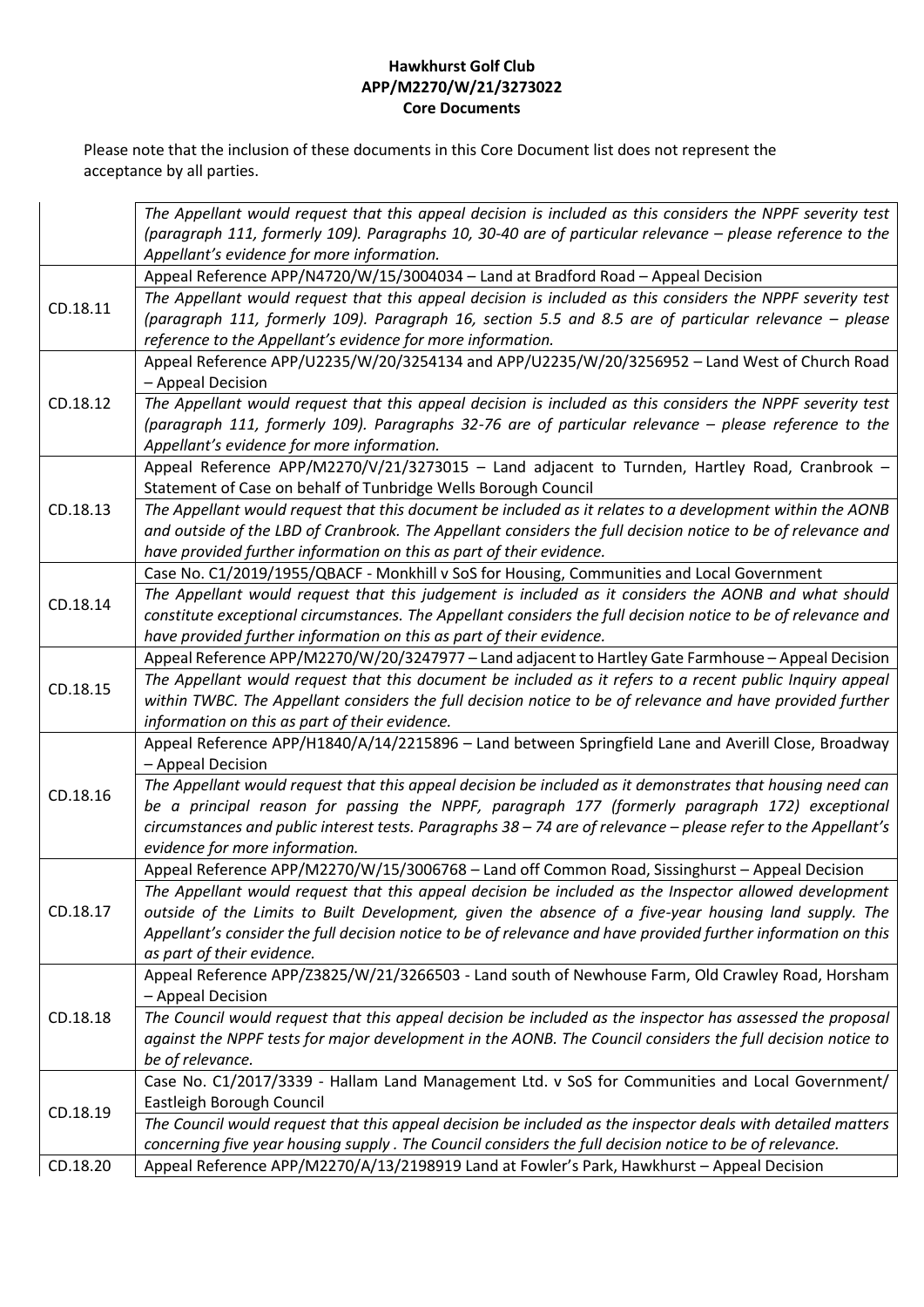|                         | The Appellant would request that this appeal decision be included as the Inspector has referred to the housing                                                                                                                                           |
|-------------------------|----------------------------------------------------------------------------------------------------------------------------------------------------------------------------------------------------------------------------------------------------------|
|                         | land supply calculation. The Appellant considers the full decision notice to be of relevance and have provided                                                                                                                                           |
|                         | further information on this as part of their evidence.                                                                                                                                                                                                   |
| CD.18.21                | Case no. CO/431/2020 - Hawkhurst Parish Council v Tunbridge Wells Borough Council - The White House,                                                                                                                                                     |
|                         | Highgate Hill, Hawkhurst (LPA Reference TW/19/01271)                                                                                                                                                                                                     |
|                         | The Council would request that this judicial review decision be included as the judge deals with matters                                                                                                                                                 |
|                         | concerning highways impacts including discussion on impacts being severe. The Council considers the full                                                                                                                                                 |
|                         | decision notice to be of relevance.                                                                                                                                                                                                                      |
|                         | Appeal reference APP/H1840/A14/2224292 Land to the west of Leamington Road, Broadway,<br>Worcestershire - Appeal decision                                                                                                                                |
| CD.18.22                | The Appellant would request that this appeal decision be included as the Inspector has allowed a major                                                                                                                                                   |
|                         | development of 125 units in the Cotswolds Area of Outstanding Natural Beauty. The Appellant considers the                                                                                                                                                |
|                         | full decision notice to be of relevance.                                                                                                                                                                                                                 |
|                         | Case Nos. CO/2173, 2174, 2175/2019 - Compton PC v Guildford BC and Others [2019] EWHC 3242 (Admin)                                                                                                                                                       |
| CD.18.23                | The Appellant would request that this judgment be included as it demonstrates that housing need can be a<br>principal reason for the approved allocation of development on Green Belt. The Appellant considers the full<br>documents to be of relevance. |
|                         | Case no. C1/2015/0091 - Luton BC v Central Beds [ 2015] EWHC Civ 537                                                                                                                                                                                     |
| CD.18.24                | The Appellant would request that this judgment be included as it concerns the approval of a major                                                                                                                                                        |
|                         | development in an area designated as Green Belt. The Appellant considers the full document to be of                                                                                                                                                      |
|                         | relevance.                                                                                                                                                                                                                                               |
|                         | Suffolk Coastal v Hopkins Homes: Richborough Estates v Cheshire East [2017] UKSC 37                                                                                                                                                                      |
| CD.18.25                | The Appellant would request that this judgment be included as it refers to the presumption in favour of                                                                                                                                                  |
|                         | sustainable development. The Appellant considers the full document to be of relevance.                                                                                                                                                                   |
|                         | Case no. C1/2019/1955/QBACF - Monkhill v SSHCLG [2021] EWCA Civ 74                                                                                                                                                                                       |
| CD.18.26                | The Appellant would request that this judgment be included as it refers to the interpretation of paragraph                                                                                                                                               |
|                         | 172 of the NPPF (now paragraphs 176-177). The Appellant considers the full document to be of relevance.                                                                                                                                                  |
| (19) Proofs of Evidence |                                                                                                                                                                                                                                                          |
| <b>Appellant</b>        |                                                                                                                                                                                                                                                          |
| CD.19.1                 | JB Planning Proof of Evidence (09.08.21)                                                                                                                                                                                                                 |
| CD.19.2                 | JB Planning Proof of Evidence Appendices (09.08.21)                                                                                                                                                                                                      |
| CD.19.3                 | ET Landscape Proof of Evidence (09.08.21)                                                                                                                                                                                                                |
| CD.19.4                 | ET Landscape Proof of Evidence Appendices (09.08.21)                                                                                                                                                                                                     |
| CD.19.5                 | ET Landscape Proof of Evidence Figures (09.08.21)                                                                                                                                                                                                        |
| CD.19.6                 | DB Housing Delivery and Supply Proof of Evidence (09.08.21)                                                                                                                                                                                              |
| CD.19.7                 | PL Highways Proof of Evidence (09.08.21)                                                                                                                                                                                                                 |
| CD.19.8                 | PL Highways Proof of Evidence Appendices (09.08.21)                                                                                                                                                                                                      |
| CD.19.9                 | HL Ecology Proof of Evidence (09.08.21)                                                                                                                                                                                                                  |
| CD.19.10                | HL Ecology Proof of Evidence Appendices (09.08.21)                                                                                                                                                                                                       |
| <b>TWBC</b>             |                                                                                                                                                                                                                                                          |
| CD.19.11                | <b>KH Planning Proof</b>                                                                                                                                                                                                                                 |
| CD.19.12                | KH Summary of Proof of Evidence                                                                                                                                                                                                                          |
| CD.19.13                | Landscape Proof of Evidence, Issue 02 (02.08.21)                                                                                                                                                                                                         |
| CD.19.14                | Summary Landscape and Visual Proof of Evidence, Issue Sum 01 (August 2021)                                                                                                                                                                               |
| CD.19.15                | DS Biodiversity Proof of Evidence (09.08.21)                                                                                                                                                                                                             |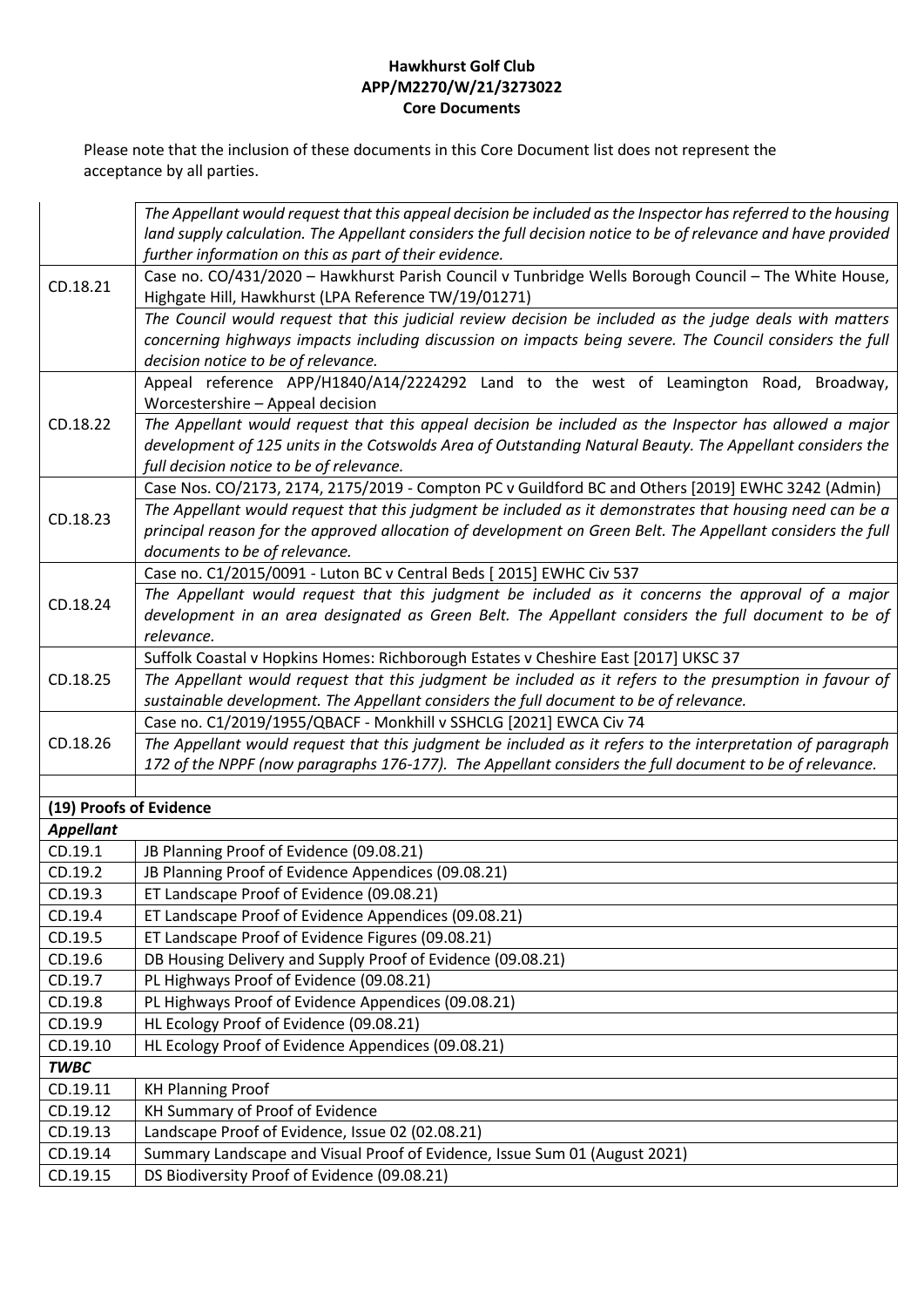| CD.19.16            | NI Housing Land Supply Proof of Evidence (August 2021)                                                        |
|---------------------|---------------------------------------------------------------------------------------------------------------|
| CD.19.17            | JK Air Quality Proof (09.08.21)                                                                               |
| <b>Rule 6 Party</b> |                                                                                                               |
| CD.19.18            | CE Proof of Evidence (August 2021)                                                                            |
| CD.19.19            | CE Appendices to Proof of Evidence (August 2021)                                                              |
| CD.19.20            | Summary Proof of Evidence of CE (August 2021)                                                                 |
| CD.19.21            | MH Transport Proof of Evidence (August 2021)                                                                  |
| CD.19.22            | MH Transport Proof of Evidence Appendices (August 2021)                                                       |
|                     |                                                                                                               |
|                     | (20) Rebuttal Statements & Further Evidence                                                                   |
| CD.20.1             | Appellant, Air Quality Rebuttal Statement (August 2021)                                                       |
| CD.20.2             | Appellant, Air Quality Rebuttal Response (August 2021)                                                        |
| CD.20.2             | TWBC, KH Planning and Highways Rebuttal Statement                                                             |
| CD.20.3             | TWBC, Planning and Highways Rebuttal Statement, Appendices (part 1)                                           |
| CD.20.4             | TWBC, Planning and Highways Rebuttal Statement, Appendices (part 2)                                           |
| CD.20.5             | TWBC, NI Rebuttal Housing Land Supply (August 2021)                                                           |
| CD.20.6             | TWBC, TK Landscape Rebuttal (23.08.21)                                                                        |
| CD.20.7             | TWBC, Air Quality Rebuttal (23.08.21)                                                                         |
| CD.20.8             | TWBC, Pedestrian/Cycling Connectivity from the northern part of the site                                      |
| CD.20.9             | TWBC, Pedestrian/Cycling Connectivity from the southern part of the site                                      |
| CD.20.10            | TWBC, Pedestrian/Cycling Connectivity of site allocated under Policy AL-HA4 within the site                   |
| CD.20.11            | TWBC, Hawkhurst Connectivity for allocated site AL-HA4                                                        |
|                     |                                                                                                               |
|                     | (21) Additional Documents Submitted During the Inquiry                                                        |
| CD.21.1             | Appellant, Tree Survey Data Overlay on HDA3                                                                   |
| CD.21.2             | Appellant, Tree removal summary table                                                                         |
| CD.21.3             | Rule 6 Party, Highways Proof of Evidence, Appendix MH2 (photographs)                                          |
| CD.21.4             | Rule 6 Party, Highways England Email (19 August 2021)                                                         |
| CD.21.5             | <b>Statement by Peter Brudenall</b>                                                                           |
| CD.21.6             | Slides by Peter Brudenall                                                                                     |
| CD.21.7             | Application Reference 20/00815/FULL - Land adjacent to Turnden, Hartley Road - Committee Report               |
| CD.21.8             | Mr J Hunt, Appeal Submission, Traffic Movements and Photographs                                               |
| CD.21.9             | Highways England Objection (23 September 2019)                                                                |
| CD.21.10            | Highways England Objection (22 July 2019)                                                                     |
| CD.21.11            | Rother District Council Objection (8 January 2021)                                                            |
| CD.21.12            | East Sussex County Council Objection (16 July 2020)                                                           |
| CD.21.13            | Application Reference 20/00815/FULL - Land adjacent to Turnden, Hartley Road - SoCG between KCC and<br>Vectos |
| CD.21.14            | Application Reference 20/00815/FULL - Land adjacent to Turnden, Hartley Road - Transport Statement            |
| CD.21.15            | Written Ministerial Statement on Housing Delivery Test                                                        |
| CD.21.16            | Update on timescales for Former Gas Works, Sandhurst Road, Tunbridge Wells                                    |
| CD.21.17            | Update on timescales for Former Plant and Tool Hire Site, Tunbridge Wells                                     |
| CD.21.18            | Infrastructure Delivery Plan (March 2021)                                                                     |
|                     | Application Reference 20/00815/FULL - Land adjacent to Turnden, Hartley Road - Landscape Betterment           |
| CD.21.19            | Plan - 6958_SK017-E-Betterment Plan)                                                                          |